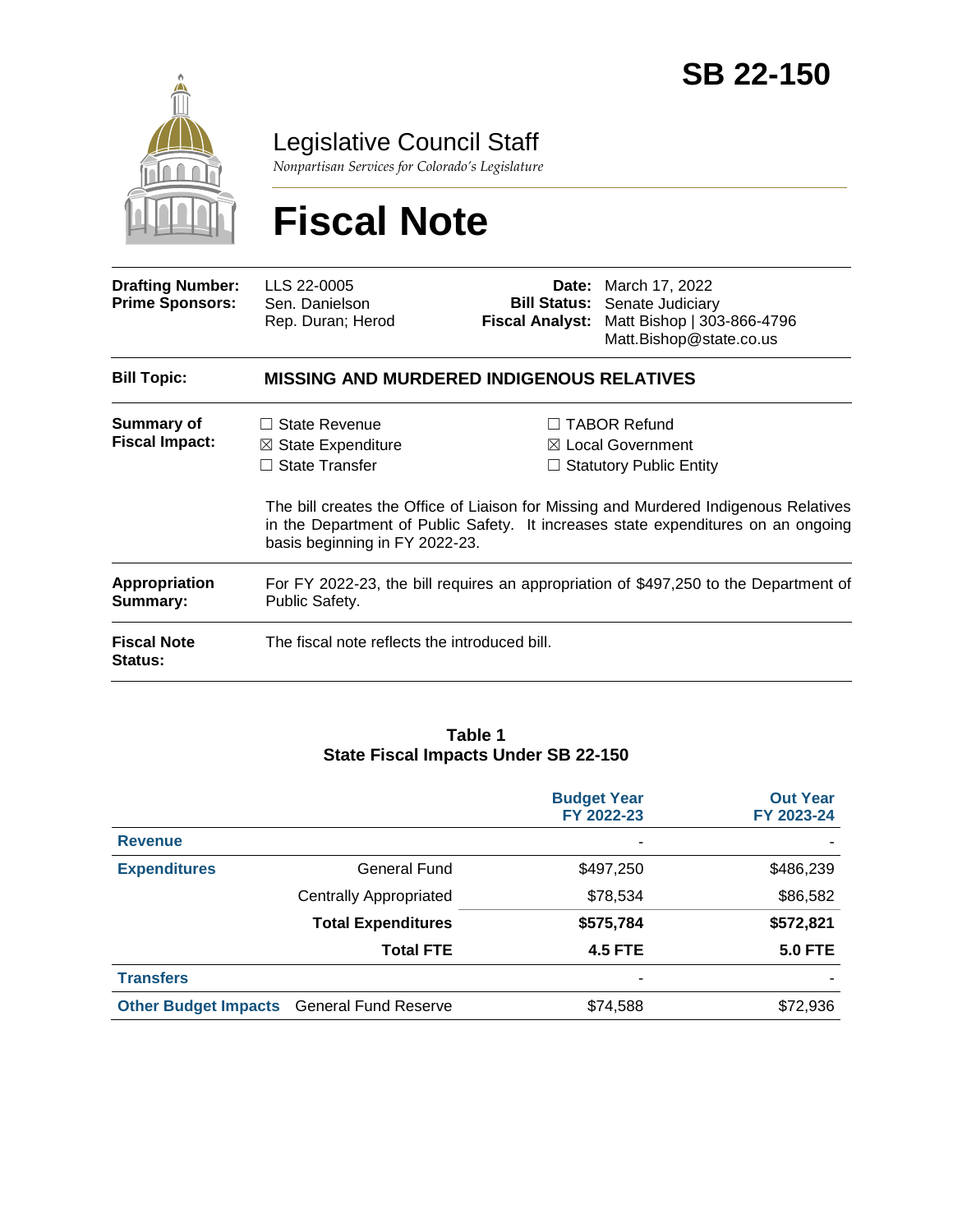## **Summary of Legislation**

The bill implements several policy interventions with respect to missing and murdered indigenous persons, including creating a new state office, an advisory board, and an alert program.

**New state office.** The bill establishes the Office of Liaison for Missing and Murdered Indigenous Relatives in the Department of Public Safety (CDPS) to facilitate technical assistance on investigations and cases involving indigenous victims, develop best practices protocol for law enforcement agencies, conduct case reviews for certain cases, and develop best practices for data accuracy. The office also serves to facilitate communication and coordination with various stakeholders, including other divisions in CDPS and other state and local offices, tribal law enforcement agencies, indigenous-led community organizations, and federal agencies.

The office must make recommendations on potential legislative or agency action, changes to sentencing ranges, and strengthening the trauma-informed and victim-centered response of law enforcement, courts, and healthcare systems.

The office must assist families, tribal agencies, and nongovernmental entities in using the National Missing and Unidentified Persons System administered by the federal Department of Justice, and provide guidance to families of indigenous victims on how to navigate state and federal court cases.

The bill authorizes office personnel to access certain records in the performance of these duties, and it describes the circumstances in which records or any confidential information contained in those records may be released. An employee of the office who makes confidential information from these records public commits a class 2 misdemeanor.

**Advisory board.** The bill establishes the Community Volunteer Advisory Board to advise the office. It must meet quarterly in FY 2022-23 and biannually in subsequent years. Board membership includes representatives from:

- indigenous-led organizations for victims of violence;
- community-based organizations supporting indigenous people;
- indigenous victims or their family members;
- tribes based in, or with historical ties to, Colorado;
- law enforcement agencies; and
- other state agencies, including the Attorney General's office, the Judicial Department, the Department of Human Services, or the Colorado Commission on Indian Affairs.

The Colorado Bureau of Investigation (CBI) must maintain a clearinghouse database on missing indigenous persons from Colorado, and the office must create a website dashboard that displays information regarding missing or murdered indigenous persons. The office must submit an annual report to the legislature and the Governor by December 31 of each year, containing a summary of its work during the year, information from the dashboard, and its recommendations for legislation, agency action, or the criminal justice system.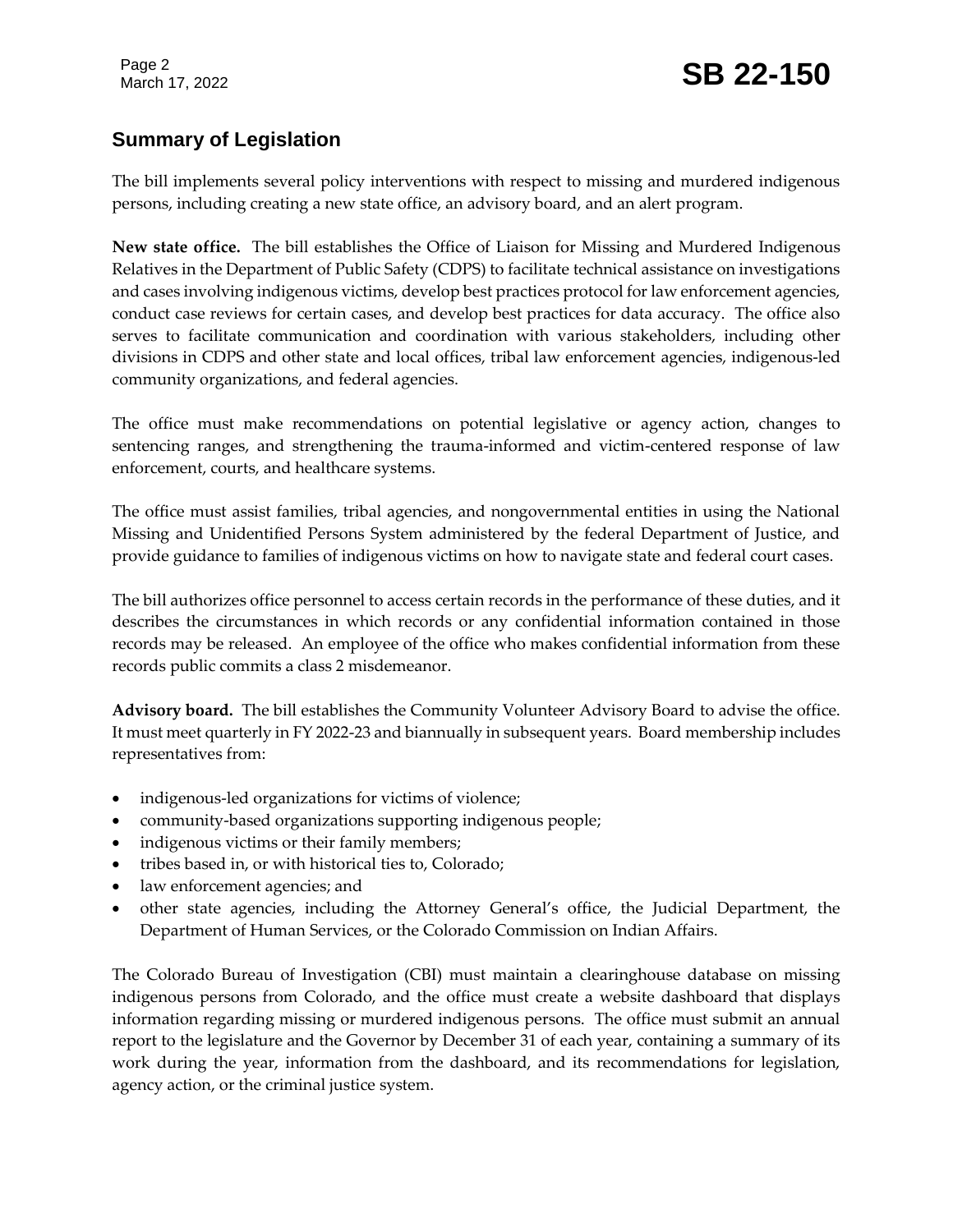The bill directs the Peace Officer Standards and Training (POST) Board to work with the office to develop training for peace officers on issues relating to missing or murdered indigenous persons investigations, and requires the basic academy curriculum to be updated by January 1, 2023.

**Alert program.** The bill directs the CBI to notify the appropriate tribal entity when it receives a report of a missing or murdered indigenous person. When it receives a report of a missing indigenous person, it must issue an alert to designated media outlets. CBI must also operate a database on missing indigenous people from Colorado and publish an annual report.

CDPS must promulgate rules to specify the process for confirming information from local law enforcement agencies, the process for reporting information to the Federal Communications Commission, and other processes as necessary to implement the alert program. The department must include certain information on the program's use in its annual SMART Act hearing.

## **Comparable Crime Analysis**

Legislative Council Staff is required to include certain information in the fiscal note for any bill that creates a new crime, changes the classification of an existing crime, or creates a new factual basis for an existing crime. The following sections outline data on crimes that are comparable to the offense in this bill and discuss assumptions on future rates of criminal convictions resulting from the bill.

**Prior conviction data and assumptions.** This bill creates the new offense of making certain confidential information public, a class 2 misdemeanor. To form an estimate on the prevalence of this new crime, the fiscal note analyzed the existing offense of violation of confidentiality requirements by a health care provider, officer, or employee of the Department of Public Health and Environment as a comparable crime. From FY 2018-19 to FY 2020-21, zero offenders have been sentenced and convicted for this existing offense; therefore, the fiscal note assumes that there will be minimal or no additional case filings or convictions for the new offense under the bill. Visit [leg.colorado.gov/fiscalnotes](http://leg.colorado.gov/fiscalnotes/) for more information about criminal justice costs in fiscal notes.

## **State Expenditures**

The bill increases state expenditures in CDPS by about \$575,000 per year from the General Fund. In addition, it increases workload in the Department of Law and other state departments. Expenditures are shown in Table 2 and detailed below.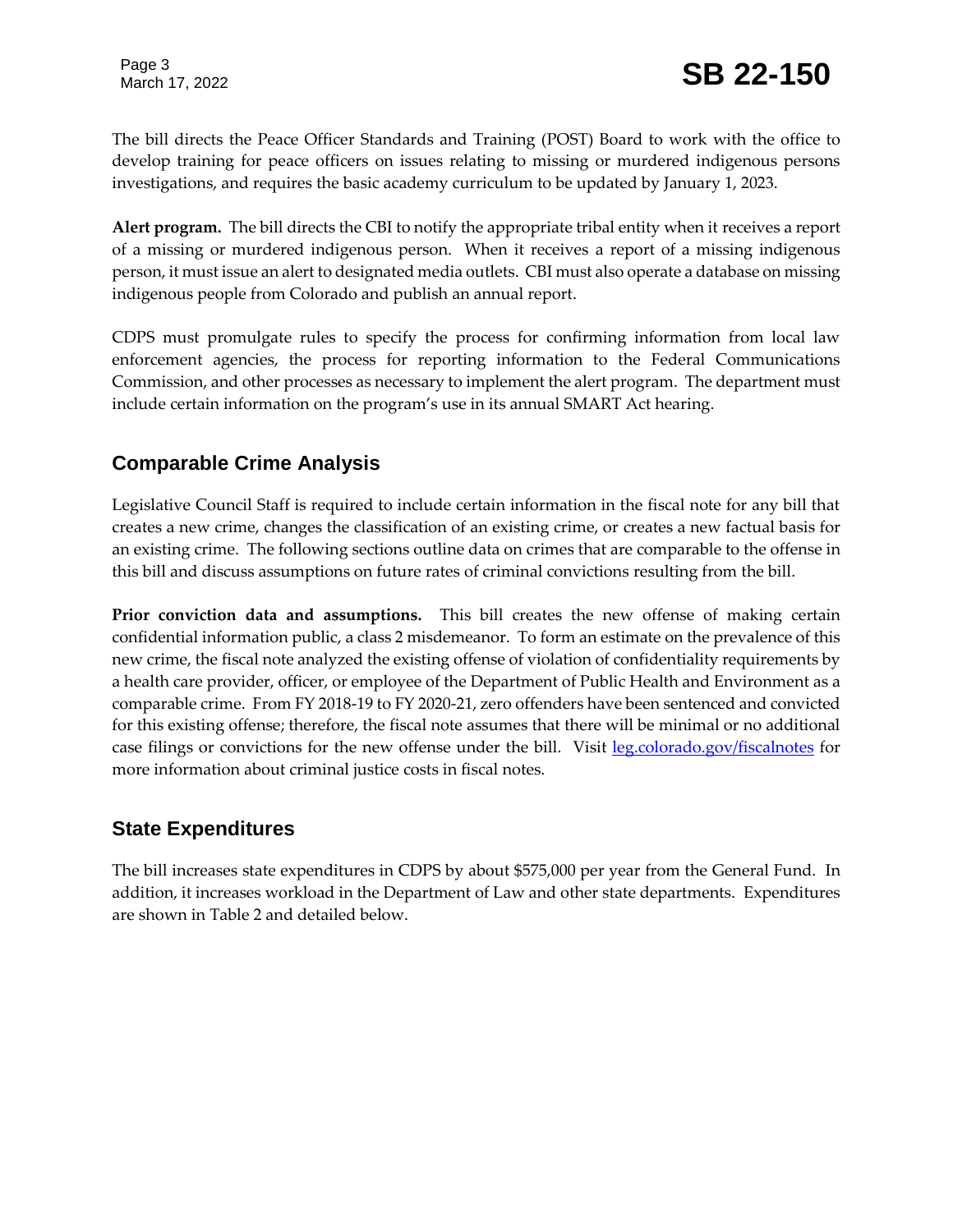## Page 4<br>March 17, 2022 **SB 22-150**

#### **Table 2 Expenditures Under SB 22-150**

|                                           |                   | FY 2022-23     | FY 2023-24     |
|-------------------------------------------|-------------------|----------------|----------------|
| <b>Department of Public Safety</b>        |                   |                |                |
| <b>Personal Services</b>                  |                   | \$372,798      | \$406,689      |
| <b>Operating Expenses</b>                 |                   | \$5,900        | \$5,900        |
| <b>Capital Outlay Costs</b>               |                   | \$24,800       |                |
| <b>Travel Expenses</b>                    |                   | \$53,770       | \$53,770       |
| <b>Agent Capital and Operating</b>        |                   | \$39,982       | \$19,880       |
| Centrally Appropriated Costs <sup>1</sup> |                   | \$78,534       | \$86,582       |
|                                           | <b>Total Cost</b> | \$575,784      | \$572,821      |
|                                           | <b>Total FTE</b>  | <b>4.5 FTE</b> | <b>5.0 FTE</b> |

<sup>1</sup> *Centrally appropriated costs are not included in the bill's appropriation.*

**Department of Public Safety.** Starting in FY 2022-23, the office requires 5.0 FTE to staff the new office including:

- a director to manage the office's activities and liaise with other agencies, organizations, and individuals;
- an analyst to collect data, maintain the office's website, manage a clearinghouse database of missing indigenous persons, and facilitate the alert program;
- an administrative assistant to provide administrative support;
- a criminal investigator to collaborate with local law enforcement and other stakeholders on investigations; and
- a training specialist to develop and facilitate training for peace officers around the state.

Standard operating and capital outlay costs are included. The fiscal note assumes a start date of July 1, 2022, and costs reflect the General Fund pay date shift.

The department requires additional funding for travel and equipping the criminal investigator. The investigator and training specialist require fleet vehicles, mileage, and other travel-related costs. Vehicles are leased from the state fleet, which is managed by the Department of Personnel and Administration. The criminal investigator requires additional equipment, which is provided in FY 2022-23 only. Annual expenses include training and overtime hours.

The CBI can accomplish the requirement to create a clearinghouse database on missing indigenous persons from Colorado and a related website within its existing information technology systems.

**Department of Law.** Workload will increase in the POST Board to develop new training for peace officers and to update the basic academy curriculum. This workload can be accomplished within existing POST Board training appropriations.